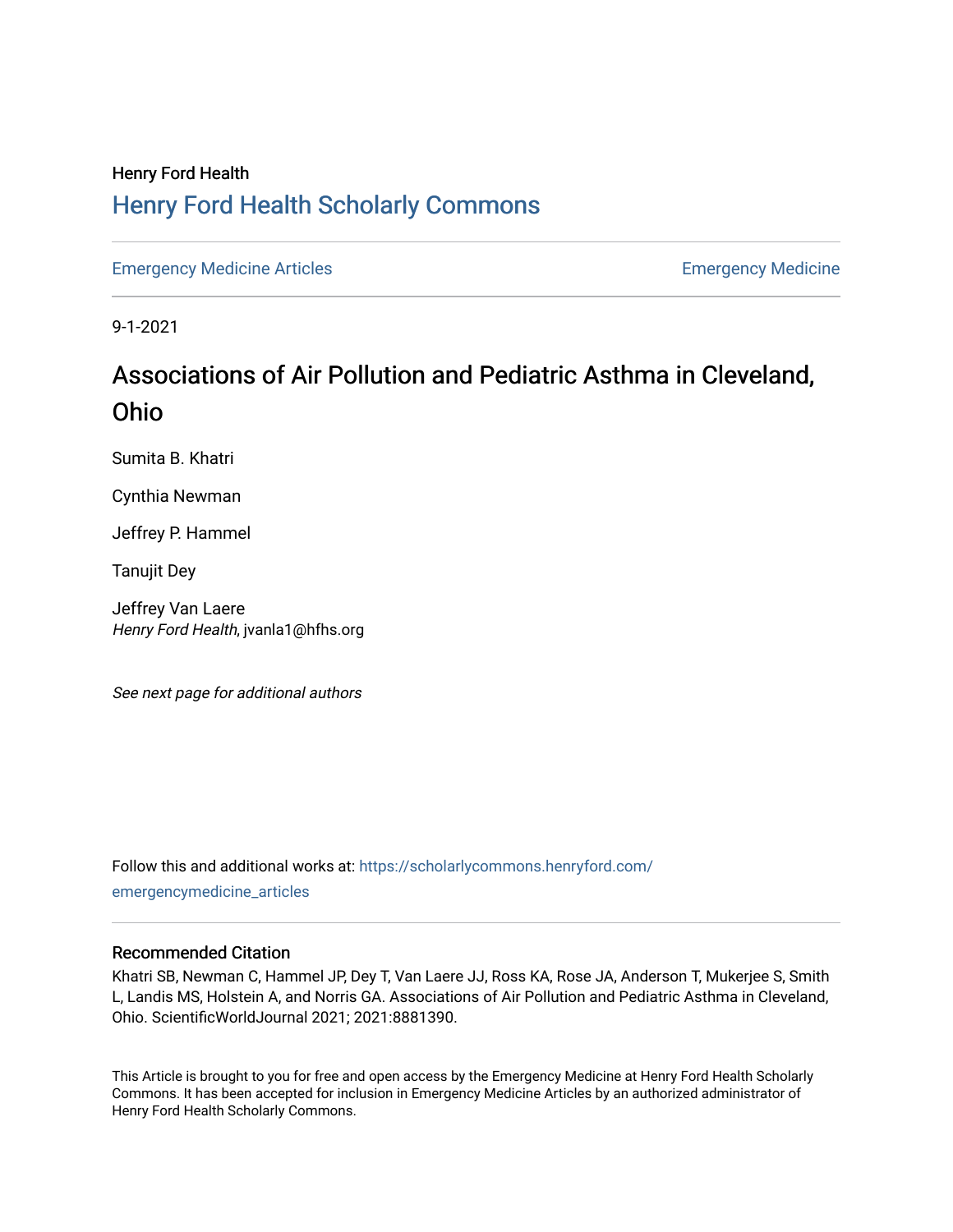### Authors

Sumita B. Khatri, Cynthia Newman, Jeffrey P. Hammel, Tanujit Dey, Jeffrey Van Laere, Kristie A. Ross, Jerri A. Rose, Timothy Anderson, Shaibal Mukerjee, Luther Smith, Matthew S. Landis, Ann Holstein, and Gary A. Norris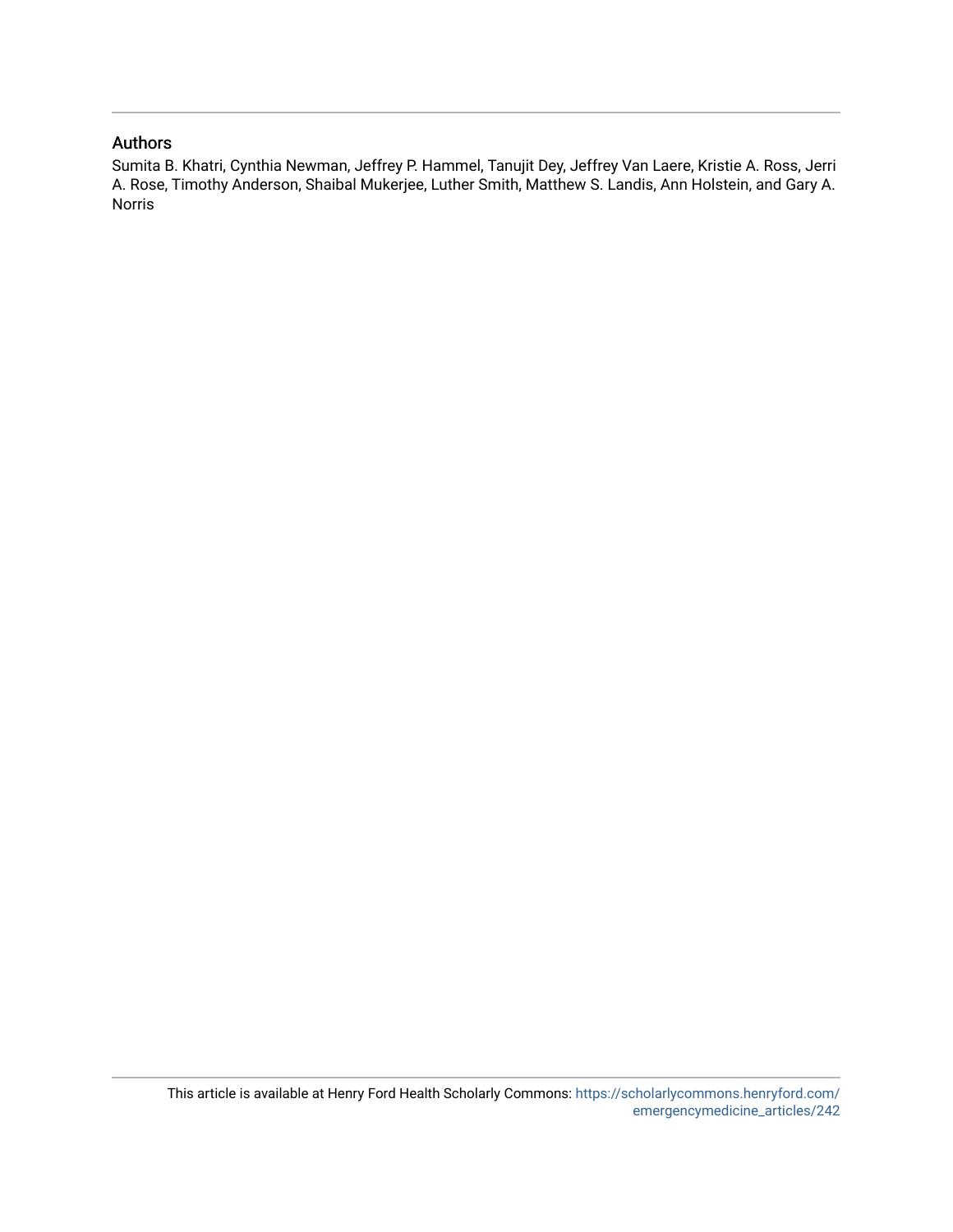

*Research Article*

## **Associations of Air Pollution and Pediatric Asthma in Cleveland, Ohio**

## **Sumita B. Khatri , 1,2 Cynthia Newman,<sup>3</sup> Jeffrey P. Hammel,<sup>1</sup> Tanujit Dey,<sup>4</sup> Jeffrey J. Van Laere,<sup>5</sup> Kristie A. Ross,2,6 Jerri A. Rose,2,6 Timothy Anderson,<sup>7</sup> ShaibalMukerjee,8 Luther Smith,9Matthew S. Landis,8Ann Holstein,10 and Gary A. Norris<sup>8</sup>**

*1 Cleveland Clinic, 9500 Euclid Ave/A90, Cleveland, OH, USA*

*2 Case Western Reserve University School of Medicine, Cleveland, OH, USA*

*3 MetroHealth Medical Center, 2500 Metrohealth Dr, Cleveland, OH 44109, USA*

*4 Brigham and Women's Hospital, Harvard Medical School, Boston MA, USA*

*5 Henry Ford Hospital, Johns Hopkins School of Medicine, 733 N Broadway, Baltimore, MD 21205, USA*

*6 Rainbow Babies and Children's Hospital, 11100 Euclid Ave, Cleveland, OH 44106, USA*

*7 Beth Israel Deaconess Medical Center, 330 Brookline Ave, Boston, MA 02215, USA*

*8 U.S. Environmental Protection Agency Office of Research and Development, Raleigh, NC, USA*

*9 Serco Inc., 12930 Worldgate Dr No. 600, Herndon, VA 20170, USA*

*10Chagrin Valley Engineering, Ltd., 22999 Forbes Rd STE B, Cleveland, OH 44146, USA*

Correspondence should be addressed to Sumita B. Khatri; [khatris@ccf.org](mailto:khatris@ccf.org)

Received 21 November 2020; Revised 9 July 2021; Accepted 19 July 2021; Published 16 September 2021

Academic Editor: Mugimane Manjanatha

Copyright © 2021 Sumita B. Khatri et al. This is an open access article distributed under the [Creative Commons Attribution](https://creativecommons.org/licenses/by/4.0/) [License,](https://creativecommons.org/licenses/by/4.0/) which permits unrestricted use, distribution, and reproduction in any medium, provided the original work is properly cited.

Air pollution has been associated with poor health outcomes and continues to be a risk factor for respiratory health in children. While higher particulate matter (PM) levels are associated with increased frequency of symptoms, lower lung function, and increase airway inflammation from asthma, the precise composition of the particles that are more highly associated with poor health outcomes or healthcare utilization are not fully elucidated. PM is measured quantifiably by current air pollution monitoring systems. To better determine sources of PM and speciation of such sources, a particulate matter (PM) source apportionment study, the Cleveland Multiple Air Pollutant Study (CMAPS), was conducted in Cleveland, Ohio, in 2009–2010, which allowed more refined assessment of associations with health outcomes. This article presents an evaluation of short-term (daily) and long-term associations between motor vehicle and industrial air pollution components and pediatric asthma emergency department (ED) visits by evaluating two sets of air quality data with healthcare utilization for pediatric asthma. Exposure estimates were developed using land use regression models for long-term exposures for nitrogen dioxide (NO2) and coarse (i.e., with aerodynamic diameters between 2.5 and 10 *μ*m) particulate matter (PM) and the US EPA Positive Matrix Factorization receptor model for short-term exposures to fine  $( $2.5 \mu m$ )$  and coarse PM components. Exposure metrics from these two approaches were used in asthma ED visit prevalence and time series analyses to investigate seasonal-averaged short- and long-term impacts of both motor vehicles and industry emissions. Increased pediatric asthma ED visits were found for LUR coarse PM and NO<sub>2</sub> estimates, which were primarily contributed by motor vehicles. Consistent, statistically significant associations with pediatric asthma visits were observed, with short-term exposures to components of fine and coarse iron PM associated with steel production. Our study is the first to combine spatial and time series analysis of ED visits for asthma using the same periods and shows that PM related to motor vehicle emissions and iron/steel production are associated with increased pediatric asthma visits.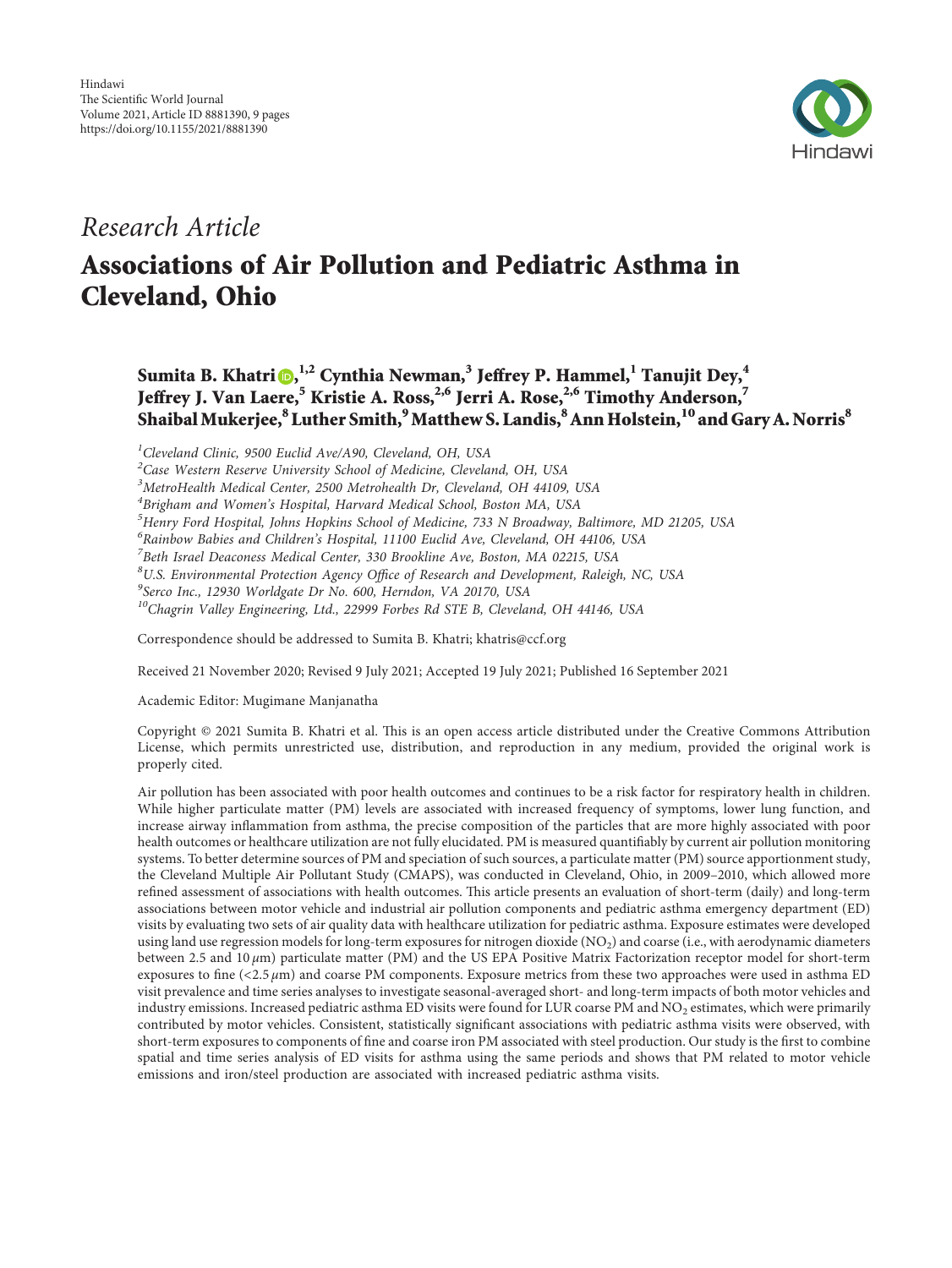### **1. Introduction**

Air pollution has been associated with poor health outcomes and continues to be a risk factor for respiratory health. Epidemiologic, panel, and longitudinal cohort studies in adults and children have demonstrated increased frequency of asthma symptoms, new onset of asthma, worsening of lung function, reduced pace of lung development, and increased airway inflammation, including from oxidant stress [\[1–4\]](#page-9-0). During times of poor air quality with higher levels of air pollution, the deleterious effects are evident by acute and chronic symptomatology and development of chronic diseases, such as allergic rhinitis and asthma [\[5–13](#page-9-0)]. Ironically, these clinical effects occur even when PM levels are within air quality guidelines [[14, 15](#page-9-0)]. Associations between adverse human health outcomes and ambient particulate matter (PM) concentrations that are attributed to emissions from motor vehicles, coal-fired power plants, iron and steel production, residual oil combustion, and resuspended dust have been reported [[5](#page-9-0), [9](#page-9-0), [10](#page-9-0), [13](#page-9-0)]. Multiple components of air pollution, such as elemental carbon, nitrogen dioxide  $(NO<sub>2</sub>)$ , sulfur dioxide  $(SO<sub>2</sub>)$ , nickel, and vanadium, have been associated with cardiovascular- and respiratory-related hospitalizations [\[6](#page-9-0), [9](#page-9-0), [11](#page-9-0), [12](#page-9-0), [16](#page-9-0)]. Furthermore, inorganic components of PM have been associated with cardiovascular- and respiratory-related hospitalizations and attributed to air pollution from motor vehicles (elemental carbon, NO2), oil combustion (nickel, vanadium), and secondarily formed aerosols from coal combustion-emitted sulfur dioxide [[10, 17–19](#page-9-0)].

As adults may be exposed to a variety of chronic exposures and develop chronic health conditions, epidemiologic studies of children and their onset of new or worsening symptoms of acute or chronic diseases (allergic rhinitis, asthma) provide a specific and compelling rationale to improve air quality in a wholescale manner. Scientific evidence as noted suggest that a combination of local and regional sources may be having an impact on children's health, particularly with respect to asthma [\[10](#page-9-0)]. All these data suggest that a combination of local sources in the Cleveland airshed and regional sources outside the airshed may be having an impact on children's health, modified further by weather, wind speed and direction, and geographic factors.

Air pollution, including from steel mills, has been shown to affect children's health adversely, particularly as related to problems such as bronchitis and asthma, and traffic-related air pollution is also a source of childhood morbidity [\[2, 9](#page-9-0), [15, 19, 20\]](#page-9-0). This current study, Cleveland Multiple Air Pollutant Study (CMAPS) in Cleveland, OH, was designed to evaluate sources contributing to fine PM (also known as  $PM_{2.5}$ ; PM<2.5 *μ*m aerodynamic diameter) and coarse PM (aerodynamic diameter between 2.5 and 10 *μ*m), using a combination of high time resolution and spatial measurements [[8](#page-9-0), [21](#page-9-0)–[27\]](#page-10-0). Cleveland was selected due the complex mixture of PM sources and the plausible significant respiratory health associations that may be revealed [[14](#page-9-0), [28, 29](#page-10-0)]. A recently published CMAPS toxicology study of nonallergic and dust mite–allergic Balb/cJ mice reported significant responses for coarse PM components from both urban and rural sites in Northeast Ohio, which

underscores the need to study not only the epidemiology of such associations but also the molecular mechanisms and pathobiology, which account for the underlying the associations of worsening airways diseases [[30–33\]](#page-10-0).

This current article presents a pediatric health study that employed CMAPS-measured and modeled data to evaluate the association of air pollution source categories (referred to here as components) with pediatric asthma emergency department (ED) visits. Both long-term measures of air pollution via spatial analysis and short-term (daily) components contributing to observed PM and meteorological conditions were used as the exposures of concern.

#### **2. Methods**

*2.1. Ambient Air Measurements and Models.* CMAPS land use regression models (LUR) for predicting  $NO<sub>2</sub>$  and coarse PM at patients' home addresses were developed using passive air samplers at spatially representative sites (Figure [1\)](#page-4-0) during Summer 2009 and Winter 2010 intensives (periods of intense detailed monitoring periods), with predictor variables, such as traffic, point source, and area emission sources. As presented elsewhere, LUR predictions revealed elevated concentrations of NO<sub>2</sub> and PM near major roadways and the industrial valley area south of downtown Cleveland, suggesting a priori that nonuniform exposures exist [\[23\]](#page-9-0). Summer and winter LURpredicted concentrations were averaged to represent longterm exposure, and the average concentration was associated with a patient's residence.

Daily fine and coarse PM filter measurements were collected at two sites, GT Craig and Metro Health (Figure [1](#page-4-0)), using sequential dichotomous samplers and then analyzed for element species with energy dispersive X-ray fluorescence [\[34, 35\]](#page-10-0). Receptor modeling was used with the daily PM measurements to estimate short-term local speciated components of air pollution, after which associations with pediatric asthma ED visits were evaluated [\[13](#page-9-0)]. The US EPA's Positive Matrix Factorization (EPA PMF 5.1) model determined fine and coarse PM contributions from air pollution sources [[36](#page-10-0)]. Contributions from two daily 12 hour measurements and two sites were averaged each day. Five fine PM components and their indicator elements were identified; the percent contribution to each component is shown in Figures [2](#page-5-0) and [3:](#page-5-0) industrial and biomass burning (K, Cu, Br, and Pb), crustal (Si, Ca, and Ti), coal combustion (S), iron/steel production and fabrication (Fe), and steel production and motor vehicle (Mn and Zn). Five coarse PM components were identified (Figure [3](#page-5-0)): road salt (Na and Cl), slag and sintering (Mg, Ca, and Mn), iron/steel production and fabrication (Fe), crustal (Al, Si, K, and Ti), and motor vehicle and resuspended road dust (S, Cu, Zn, and Ba) [\[22,](#page-9-0) [37–40](#page-10-0)]. Microscopy analyses also found elevated concentrations of iron particles from high-temperature steel production and fabrication processes in Cleveland [[21\]](#page-9-0).

*2.2. Health Data.* Data on daily pediatric emergency department (ED) visits for acute asthma were collected from three local pediatric hospitals from August 1, 2009, to July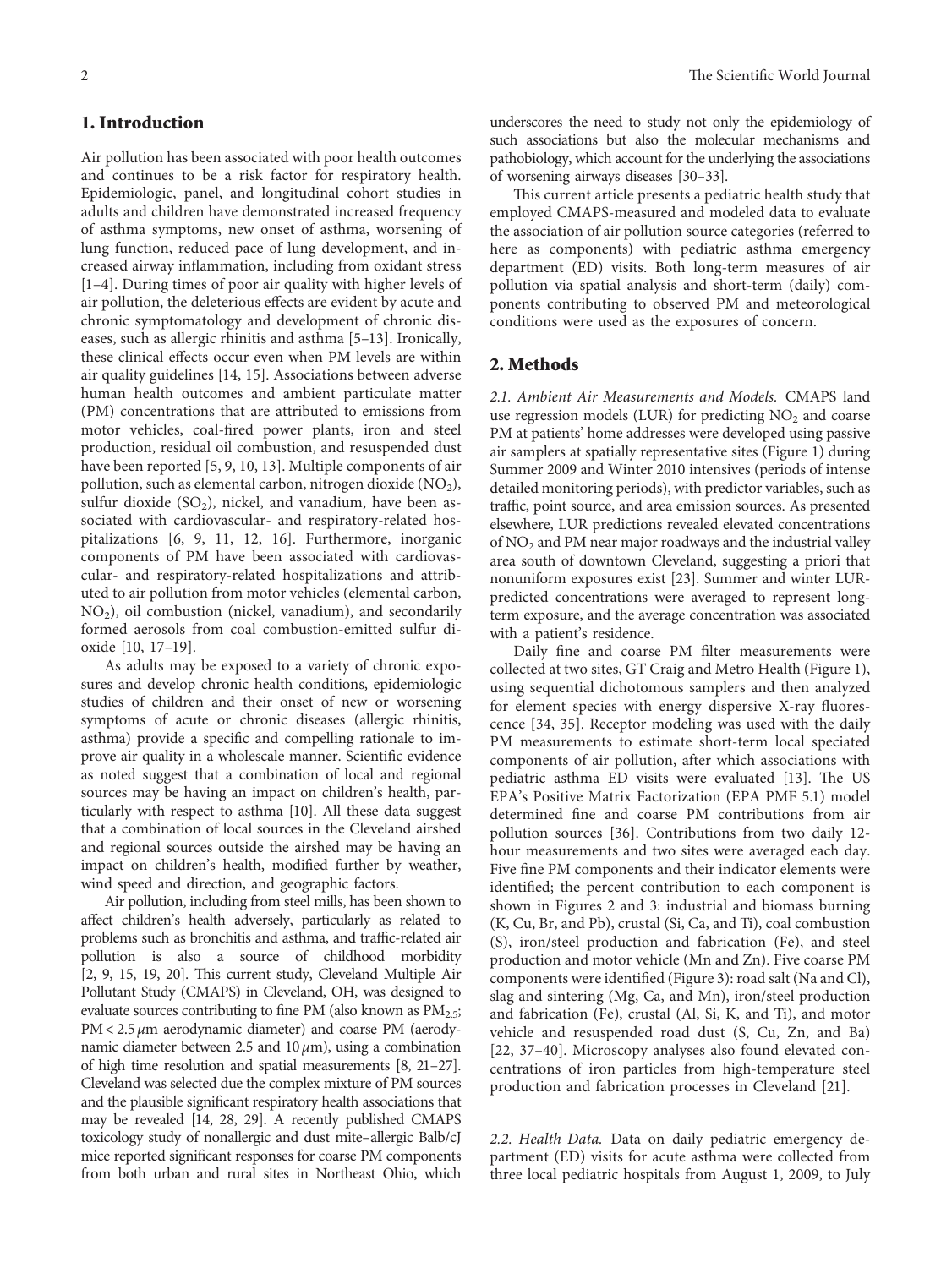<span id="page-4-0"></span>

FIGURE 1: Locations of participating Cleveland hospitals (CC = Cleveland Clinic, RB = University Hospitals Rainbow Babies, and MH = Metro Health), monitoring sites, and the industrial valley located within the dashed line.

31, 2010 (Metro Health Medical Center, Cleveland Clinic, and Rainbow Babies and Children's). After IRB approval at each institution, date of visit, age, gender, and home address of children aged 2–17 years who visited the ED with a primary diagnosis of asthma were collected. Home addresses of patients were mapped with ArcGIS® software; 85% were mapped successfully.

2.3. Health Outcomes and Epidemiological Models. The first phase of analysis included an evaluation on the prevalence of population-adjusted asthma ED visits related to long-term exposures from LUR. A combined long-term and daily parameter analysis with Poisson regression modeling using population-adjusted ED visits as outcome was then performed, with speciated daily levels or mass levels of PM

pollution as independent variables. Next, a separate model was constructed for each PM component or mass level to evaluate short-term pollution contribution to the long-term spatial model (LUR). The model for each PM component or mass level contained adjustments for LUR quartile of  $NO<sub>2</sub>$ (and separate model runs for the coarse PM LUR quartiles); daily median mixing height (a measure of atmospheric boundary layer); daily minimum temperature; and a categorical variable for season (spring/summer, fall, or winter). In each model, speciated PM components or mass levels, and mixing height, were  $log_2$ -transformed to eliminate the impact of skewness in their distribution; a cubic spline of minimum temperature was used. The model is represented as follows:

 $Y = \beta_0 + \beta_1 \log_2(X) + \beta_2 \log_2(MH) + \beta_3(LUR_2Q) + \beta_4(LUR_3Q)$  $+ \beta_5(LUR_4Q) + \beta_6(S_4FALL) + \beta_7(S_4FINTER) + (SPF_4FINIER)$ , (1)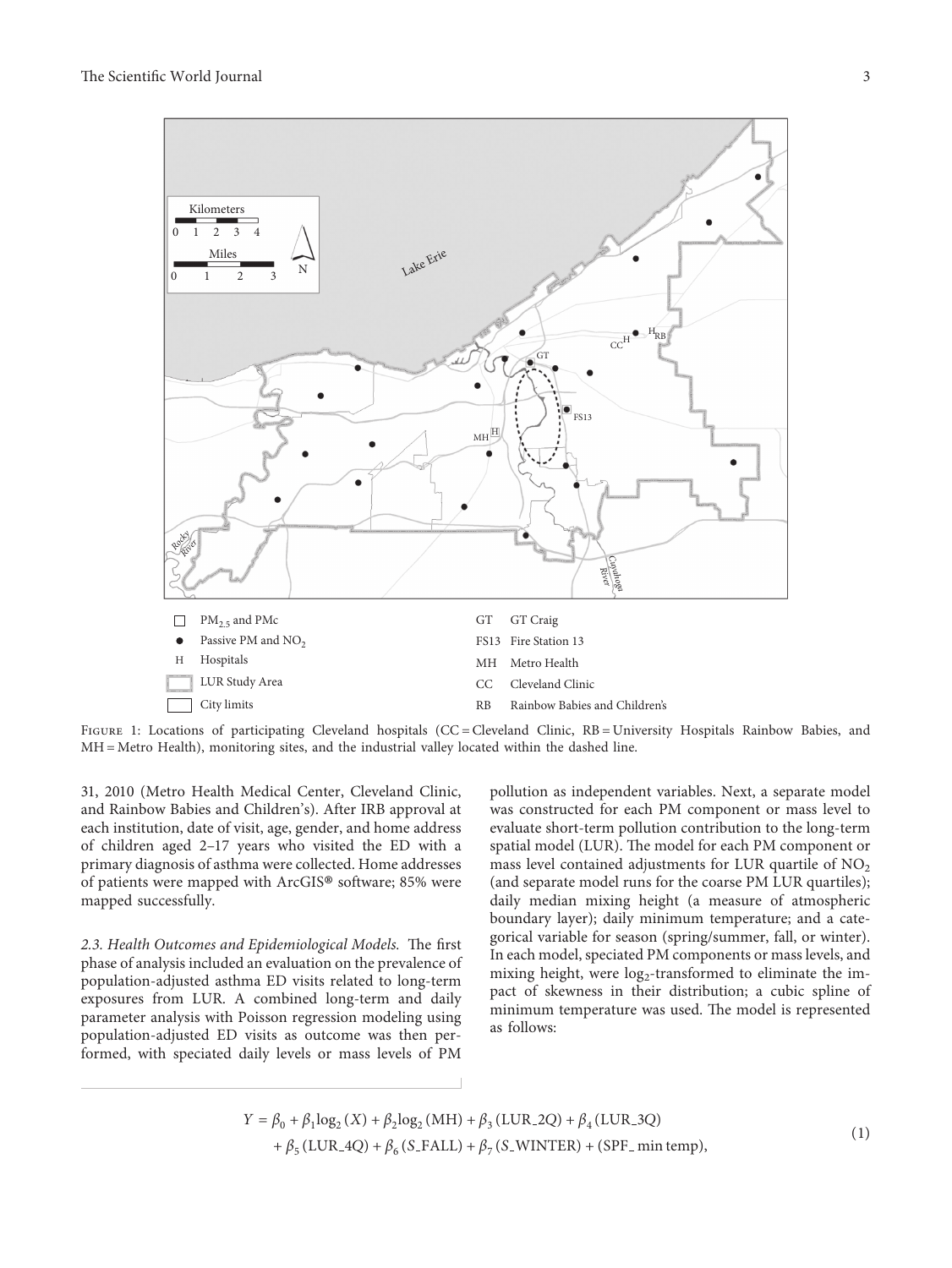<span id="page-5-0"></span>

Figure 2: Fine PM component source profiles.



Figure 3: Coarse PM source profiles.

where  $Y = population-adjuated ED visits; X = PM compo$ nent or mass level; MH = median daily mixing height; LUR\_2*Q*, LUR\_3*Q*, and LUR\_4*Q* � second, third, and fourth LUR  $NO<sub>2</sub>$  or coarse PM quartile, respectively ( $NO<sub>2</sub>$  and coarse PM quartiles run in separate models);  $S_FALL = fall$ (observation between 9/22/2009 and 12/20/2009);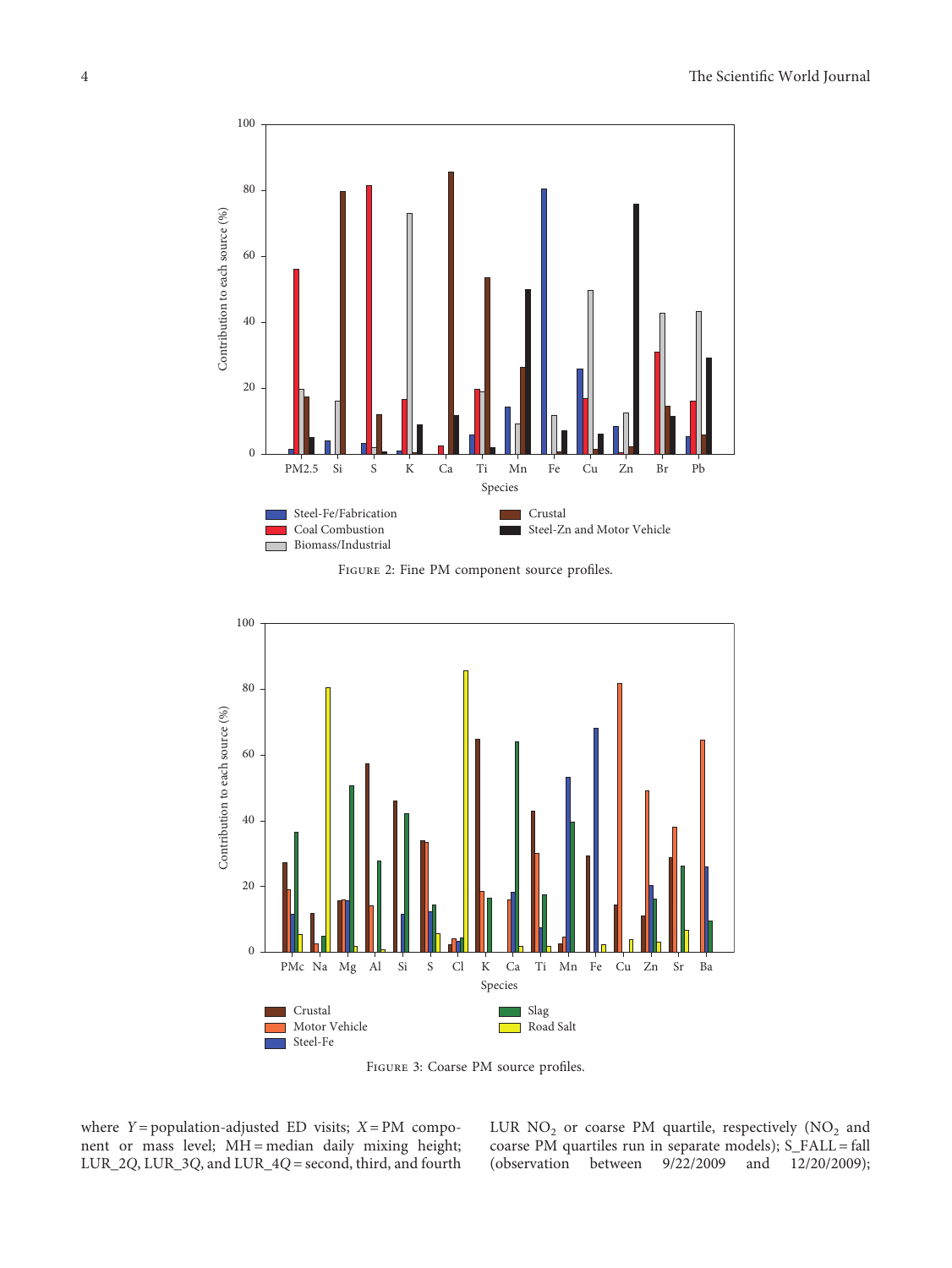| LUR subset                                       | Mean number of ED visits/100,000 people |
|--------------------------------------------------|-----------------------------------------|
| Coarse PM Q1 $(0-6.4 \,\mu g \,\text{m}^{-3})$   | 1.46                                    |
| Coarse PM Q2 $(6.4-7.8 \,\mu g \,\text{m}^{-3})$ | 1.25                                    |
| Coarse PM Q3 $(7.8-9.6 \,\mu g \,\text{m}^{-3})$ | 1.96                                    |
| Coarse PM Q4 $(9.6-22 \mu g m^{-3})$             | 2.62                                    |
| NO <sub>2</sub> Q1 (3.0–13 ppb)                  | 1.16                                    |
| $NO2$ $Q2$ (14–15 ppb)                           | 1.47                                    |
| $NO2 Q3 (15-17 ppb)$                             | 2.16                                    |
| $NO2 Q4 (17-27 ppb)$                             | 2.22                                    |

<span id="page-6-0"></span>Table 1: Prevalence of population-adjusted pediatric emergency department visits for asthma, based on home location-based air quality levels.

S\_WINTER = winter (observation between 12/21/2009 and  $3/15/2010$ ); and SPF (min temp) = cubic spline function of minimum daily temperature.

Models were repeated with moving-average lag 3-day and lag 7-day values (that is, averages over the period from the current day to 3 or 7 days prior) applied to mixing height, minimum temperature, and speciated PM levels. For each PM component or mass level evaluated by the Poisson regression model, a significance level of 0.005 was used to assess its association with population-adjusted ED visits. This Bonferroni-adjusted significance level ensured an overall significance level of 0.05 among the separate models for all 10 PM components. A Bonferroni correction was not used to evaluate significance of the LUR quartile, mixing height, and minimum temperature because the same data were used for each PM component model. Models were repeated with a squared term for PM components  $(\beta_8(\log_2(X))^2)$  to assess evidence of nonlinearity with respect to  $log_2$ -transformed PM with minimal allocation of degrees of freedom.

#### **3. Results**

Pediatric asthma-related ED visit data were collected between August 1, 2009, and July 31, 2010; 6180 episodes of asthma-related visits for children aged 2–17 years were collected. Of this group, geographic matching was possible for 5868 (65%), and of these patients, 1837 lived in the area with exposure estimates that could be linked to their street address of record. Approximately 76% experienced one ED visit during that time, and 24% had two or more visits in that period.

Exposure-response relationships of long-term  $NO<sub>2</sub>$  and PM coarse levels determined by LUR methodology and population-adjusted prevalence of ED visits for asthma in children are shown in Table 1. Similar to LUR-based longterm air quality levels of coarse PM and  $NO<sub>2</sub>$  quartiles, univariate analysis of mixing height (daily median) alone found that the prevalence of ED visits was 2.02/100,000 when mixing height was lower (<250 m) and 1.58/100,000 when mixing height was higher (500–750 m) (Table 2).

Poisson regression modeling analysis was performed using combined LUR quartiles and daily exposure of PM source contributions (speciated levels), daily minimum temperature, season, and mixing height. The number of days ranged from 147 to 161 in the multivariable modeling

Table 2: Lower median daily mixing height associated with greater proportion of population-adjusted pediatric emergency department visits for asthma.

| Mixing height (current | Mean number of ED visits/100,000 |  |
|------------------------|----------------------------------|--|
| day)                   | people                           |  |
| $<$ 250 m              | 2.02                             |  |
| $250 - 500$ m          | 1.68                             |  |
| $500 - 750$ m          | 1.58                             |  |
| $>750 \text{ m}$       | 1.17                             |  |

because some days did not have complete median mixing height and PM data. Results in terms of the estimated means ratio of pediatric asthma visits, based on a doubling of the predictor variables, are reported in Table [3.](#page-7-0) The means ratio represents proportional change in expected ED visits, with a value of 1.0 meaning "no change." For example, Table [3](#page-7-0) indicates that modeling estimates show that ED visits would increase by 11.4% if the fine steel Fe/fabrication component were doubled, and visits would decrease between 11.6% and 13.9% with a doubling of mixing height.

PM associated with steel production demonstrated significant associations with pediatric asthma visits, particularly with respect to fine and coarse PM steel Fe and fabrication components. The composite industrial fine PM component of Br, K, and Pb was not significantly associated with pediatric ED visits for asthma; neither was the element S, the predominant identifying species of coal-fired power plants (Figure [2\)](#page-5-0), nor the crustal element component representing fine PM soil fraction. Neither coarse nor fine PM mass was statistically significant as a predictor of pediatric ED visits for asthma, an independent variable, when evaluated in their own Poisson regression models ( $p = 0.11$  and  $p = 0.74$ , respectively). In analyses based on the application of 3-day or 7-day lags to daily measurements, increased speciated PM components did not correspond to increased ED visits with statistical significance, except for increased 7-day average of Fine steel Fe/fabrication, with a covariate-adjusted means ratio (95% CI) of 1.173 (1.093–1.260) (*p* < 0*.*0001) per doubling. This was greater, but not statistically different, compared with the estimated means ratio resulting from the current-day model for Fine steel Fe/fabrication (1.114 (1.072–1.153)). In current-day models, none of the subsequently tested squared terms for PM components were significant at the Bonferroni-corrected 0.005 significance level, when added to the models, so there was no convincing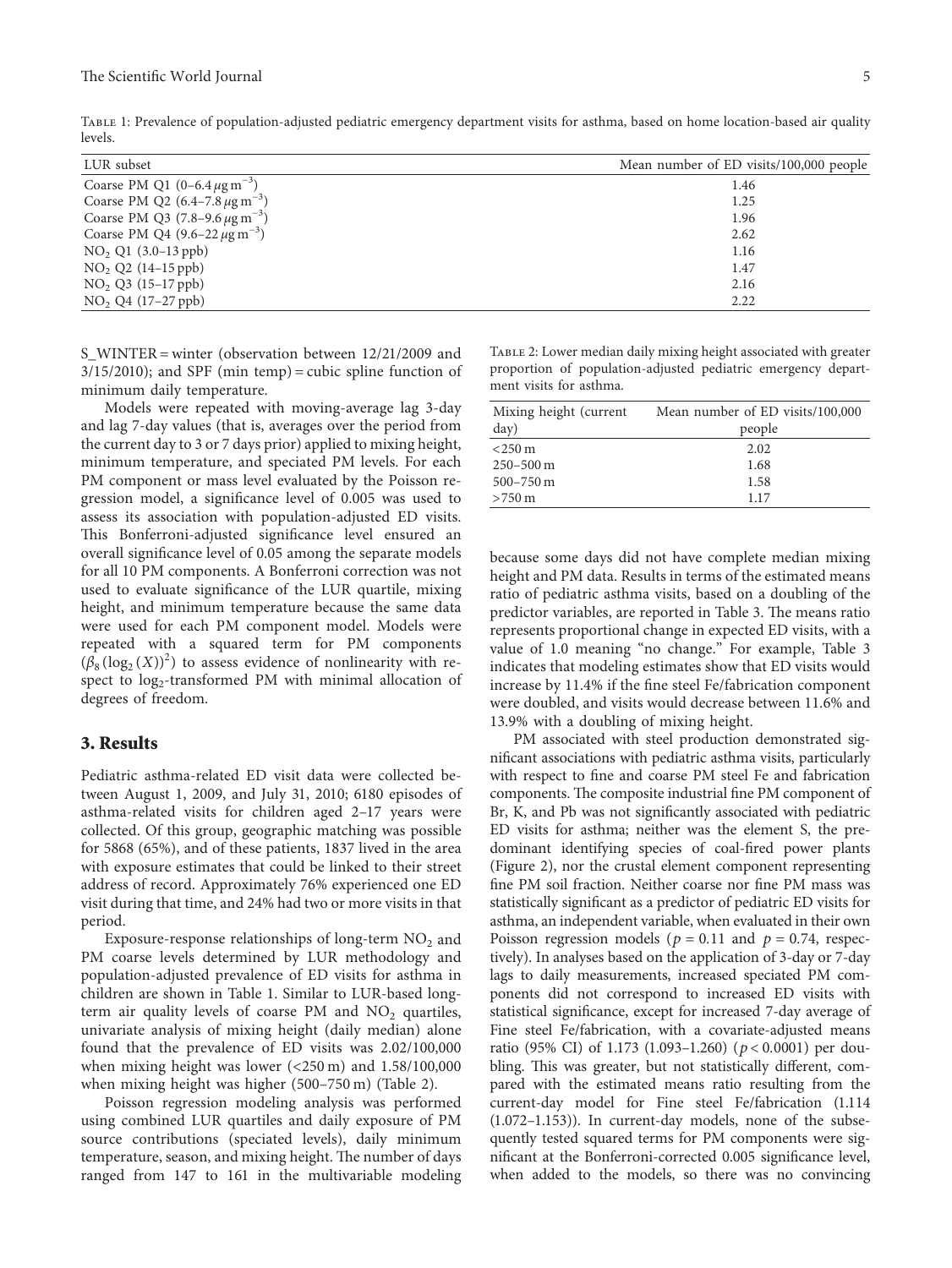| Component                                          | Average of Metro Health & GT Craig sites     |                        |  |
|----------------------------------------------------|----------------------------------------------|------------------------|--|
|                                                    | $MRa$ (95% CI) per doubling                  | $p$ value <sup>b</sup> |  |
| Fine biomass/industrial                            | $1.028(0.968 - 1.091)$                       | 0.37                   |  |
| Fine steel Zn and motor vehicle                    | $0.992(0.954 - 1.032)$                       | 0.69                   |  |
| Fine crustal                                       | $1.084(1.020-1.153)$                         | 0.009                  |  |
| Fine steel Fe/fabrication                          | $1.114(1.072 - 1.153)$                       | < 0.001                |  |
| Fine coal combustion                               | $0.995(0.952 - 1.041)$                       | 0.84                   |  |
| Coarse road salt                                   | $1.008(0.991-1.025)$                         | 0.35                   |  |
| Coarse motor vehicle                               | $1.072$ (01.018-1.129)                       | 0.008                  |  |
| Coarse slag and fly-ash                            | $0.999(0.973 - 1.024)$                       | 0.91                   |  |
| Coarse crustal                                     | $1.051(0.995 - 1.111)$                       | 0.08                   |  |
| Coarse iron/steel production and fabrication       | $1.064(1.029-1.100)$                         | < 0.001                |  |
| Results over the 10 individual PM component models |                                              |                        |  |
| Minimum temperature <sup>c</sup>                   |                                              | $0.043$ to $0.26$      |  |
| Mixing height <sup>d</sup>                         | $0.861$ (0.782–0.949) to 0.884 (0.801–0.977) | $≤0.016$               |  |
| Seasonality <sup>e</sup> fall                      | 1.13 $(0.94-1.36)$ to 1.26 $(1.05-1.51)$     | $0.013$ to $0.18$      |  |
| Winter                                             | $0.93$ (0.71-1.23) to 1.07 (0.83-1.38)       | $\geq 0.62$            |  |
| LUR $NO2$ quartile <sup>f</sup>                    |                                              |                        |  |
| 1 <sup>st</sup>                                    | 1                                            |                        |  |
| 2 <sup>nd</sup>                                    | $1.316(1.133 - 1.528)$                       | < 0.001                |  |
| $3^{\text{rd}}$                                    | $1.922(1.654 - 2.234)$                       |                        |  |
| $4^{\text{th}}$                                    | $1.893(1.589 - 2.256)$                       |                        |  |
| LUR coarse PM quartile <sup>g</sup>                |                                              |                        |  |
| 1 <sup>st</sup>                                    | $0.898$ $(0.777 - 1.038)$                    |                        |  |
| $2^{\text{nd}}$                                    | $1.314(1.140-1.514)$                         | < 0.001                |  |
| $3^{\text{rd}}$                                    | $1.789$ $(1.517 - 2.109)$                    |                        |  |
| $4^{\text{th}}$                                    |                                              |                        |  |

<span id="page-7-0"></span>Table 3: Poisson regression models for each of the fine and coarse PM components individually, adjusting for daily minimum temperature, daily median mixing height, and  $NO<sub>2</sub> LUR$  quartiles.

<sup>a</sup>MR: means ratio = proportional change in the mean number of population-adjusted ED visits per day. <sup>b</sup>p values are summarized across the models for the different pollution components. "Minimum temperature: no MR estimates are calculated because temperature is modeled using smoothing splines. <sup>d</sup>Mixing height: results are summarized as a range across the models for the different pollution components. "Seasonality: MR corresponds to a comparison to spring summer. <sup>f</sup>LUR quartiles: MR corresponds to a comparison to the 1<sup>st</sup> quartile. Results are summarized for the component models with the most available data.<br><sup>g</sup>Results reported for model constructed with coarse PM quartil <sup>g</sup>Results reported for model constructed with coarse PM quartiles in place of NO<sub>2</sub> quartiles. The bold p values reflect statistical significance in our model and meet the rigor of Bonferroni-corrected 0.005 significance level.

evidence that log<sub>2</sub> transformations yielded nonlinear relationships. Furthermore, the log<sub>2</sub> transformations eliminated skewness in distributions of PM component measures, alleviating undue influence of some of the highest measurements.

The LUR estimate-related associations are indicators of motor vehicles [\[23\]](#page-9-0). In addition,  $NO<sub>2</sub>$  was found to be associated with vehicular exhaust, and coarse PM from resuspended road dust and tire wear [[39\]](#page-10-0). With respect to speciated PM and mixing height, model inferences did not change with the use of coarse PM LUR quartiles, compared with  $NO<sub>2</sub>$  quartiles because the model parameter estimation for these daily measures was driven completely by total ED visits per day. Minimum daily temperature and indicators for seasonality were not significant in most models, although they were in some cases (Table 3). However, due to the collinear relationship between season and low temperature, it not possible to disentangle these different effects from each other. The results obtained here suggest a potential effect from these variables, either individually or possibly in combination. But both were retained in the models so that associations between ED visits and PM components could account for temperature and seasonality. Relative to the 1st quartile, LUR 3rd and 4th quartiles were associated with increased ED visits for both coarse PM and  $NO<sub>2</sub>$  (Tables [1](#page-6-0) and 3).

#### **4. Discussion and Conclusion**

This study capitalized on the unique opportunity to evaluate associations between pediatric ED visits for asthma and both long- and short-term exposures to air pollutants, using measurement data collected during both periods. From a long-term exposure standpoint, our study demonstrates that children living in areas experiencing higher quartiles of air pollution had a higher mean number of visits: a nearly twofold greater prevalence of asthma visits was seen at the highest versus lowest quartile of coarse PM and  $NO<sub>2</sub>$  levels. Our modeling indicated that lower atmospheric boundary layer mixing heights led to increased ED visits. Because atmospheric dispersion decreases with lower boundary layer mixing heights [\[41](#page-10-0)], the model suggests that undiffused or concentrated local air pollution emissions are relevant.

A major strength of our study design is that it also evaluated the relationship of PM components (i.e., speciesspecific fine and coarse PM) with a specific respiratory disease in children [\[11](#page-9-0)]. Our methodology to evaluate childhood asthma only (and not include adult asthma) mitigated confounding conditions that are related to older age, such as smoking and other chronic conditions (such as COPD and heart disease), which might have contributed to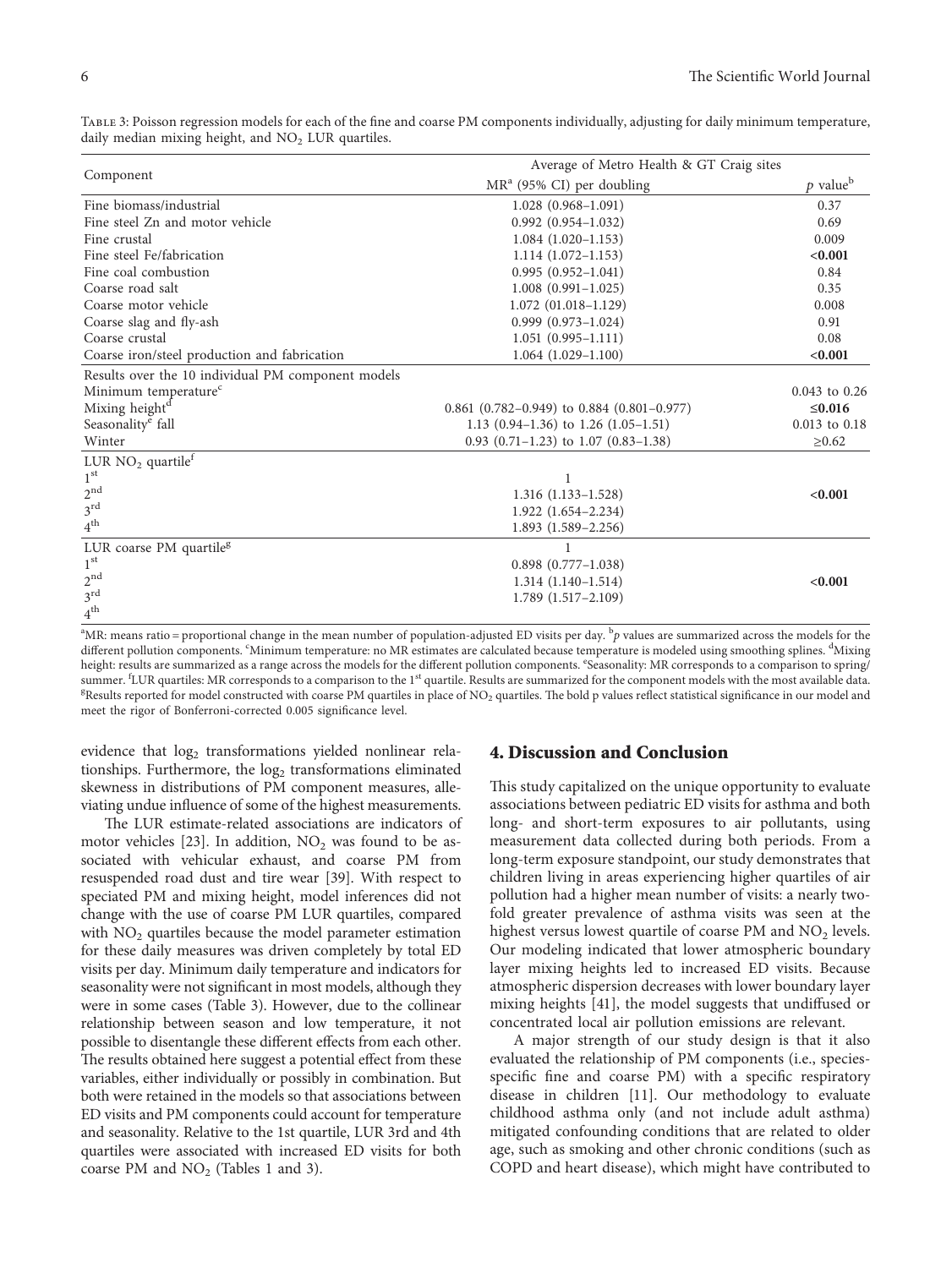misclassification and affect the associations clearly noted in our study of pediatric asthma. Prior studies have demonstrated the strong association of  $PM_{10}$  with asthma, even in the presence of carbon monoxide  $(CO)$  and  $NO<sub>2</sub>$ , with motor vehicle sources as the predominant factor when also taking into account secondary sources such as sulfates and resuspended soil [\[6](#page-9-0), [12](#page-9-0)]. Our findings agree with others that demonstrated associations of traffic-related pollutants such as  $NO<sub>2</sub>$  [[19\]](#page-9-0). Many studies have also found that long-term exposure to air pollution plays a role in the occurrence of adverse health effects, particularly in children's health, where ozone and PM pollutants are associated with lower rates of lung growth and incidence of asthma [[42](#page-10-0), [43](#page-10-0)]. Our research underscores these findings.

Steel production has been found to be associated with health effects in the Utah Valley Study [[9\]](#page-9-0) and in the Netherlands [[44](#page-10-0)]. This study demonstrates that ambient iron-containing PM emitted from local steel production was associated with increased ED asthma visits in Cleveland. Iron is a crustal element component of fine and coarse PM commonly associated with resuspended or wind-blown dust [\[45\]](#page-10-0) and has been shown to have significant associations with asthma symptoms and increased ED asthma visits [[46](#page-10-0)]. The components of iron contributing to the PM at sites south of downtown Cleveland were characterized, and the main source was emissions from iron/steel production, with the highest concentrations in the industrial valley south of downtown [[23](#page-9-0), [27](#page-10-0)]. Particle size distribution for Cleveland iron-containing particles showed that the iron contributed to both fine and coarse PM, with most particles being >2.5 *μ*m in median aerodynamic diameter [[21\]](#page-9-0).

Steel production is also a source of zinc, which can be contributed by sources such as motor vehicles as well [[39](#page-10-0)]. Studies not located near steel production have also demonstrated that childhood asthma was associated with elemental carbon and zinc from motor vehicles [\[47, 48](#page-10-0)]. Sinclair et al. found that zinc was significantly associated with childhood asthma outpatient visits in Atlanta, GA [[48](#page-10-0)]. From the standpoint of short-term or daily variability of pollutant exposure, however, our study did not find a statistically significant association with zinc source components; this may be due to significant local point sources of zinc in Cleveland.

We found that short-term coarse PM motor vehicle and fine PM crustal-related pollution were not significantly associated with pediatric ED asthma visits (respective *p* values of 0.009 and 0.008, compared with Bonferroni-adjusted significance level of 0.005 to an overall significance level of 0.05); however, an association is both clinically and scientifically plausible. Coarse motor vehicle and fine crustal components are mixtures of road dust and crustal material, which contains historical industrial and motor vehicle PM. Furthermore, LUR-estimated long-term exposures to  $NO<sub>2</sub>$ and coarse PM had significant associations, suggesting that longer-term regional or near-road impact is more important than daily variability.

While the methodology and speciation of PM pollution presented in our study is a unique strength, there are limitations to this study, which may confound the results. With our retrospective epidemiologic study, the ability to collect information related to indoor air quality (including exposure to environmental tobacco smoke exposure) and certain components of patient and family history was not consistently available. In addition, our outcome, which was a pediatric ED visit for asthma, could not be further refined in the context of the asthma severity of the patient nor whether any additional visits to outpatient care had occurred for asthma exacerbations.

Key findings and conclusions in this study came from evaluating health impacts using both short- and long-term exposure estimates, and the breakout of fine and coarse PM pollution into probable source components. The failure to find statistically significant relationships between each of coarse and fine PM mass measurements and pediatric ED visits for asthma in the Poisson regression modeling emphasizes the benefit of investigating individual source components. This approach found (i) a significant association with pediatric asthma visits and short-term exposures to the iron PM component associated with steel production (even with a potentially greater uncertainty in the analysis due to temporary shut-down of select steel plant operations during the winter period of our study) and (ii) higher frequency of ED asthma visits with increasing LUR coarse PM and  $NO<sub>2</sub>$  estimates, which are primarily contributed by motor vehicles. From this collaborative air pollution and public health study, we report the first combined spatial and temporal analysis of ED visits for asthma and demonstrate that motor vehicle emissions  $(NO<sub>2</sub>)$  and local metal production/fabrication are associated with increased pediatric asthma visits.

#### **Data Availability**

The data used to support the findings of this study are available at US Environmental Protection Agency Office of Research and Development.

#### **Disclosure**

The views expressed in this paper are those of the authors and do not necessarily reflect the views or policies of EPA. It has been subjected to Agency review and approved for publication. Mention of trade names or commercial products do not constitute an endorsement or recommendation for use.

#### **Conflicts of Interest**

The authors declare that they have no conflicts of interest.

#### **Acknowledgments**

The authors thank Robert Willis, Davyda Hammond, Ali Kamal, and Teri Conner (EPA ORD), Eric Edgerton and Brad Edgerton (Atmospheric Research & Analysis), Marvin Rogers, Myles Murray, Carlton See, and Miro Gnjatil (City of Cleveland Department of Public Health—Division of Air Quality), and Fran Rauschenberg (Senior Service America, Inc). The EPA, through its Office of Research and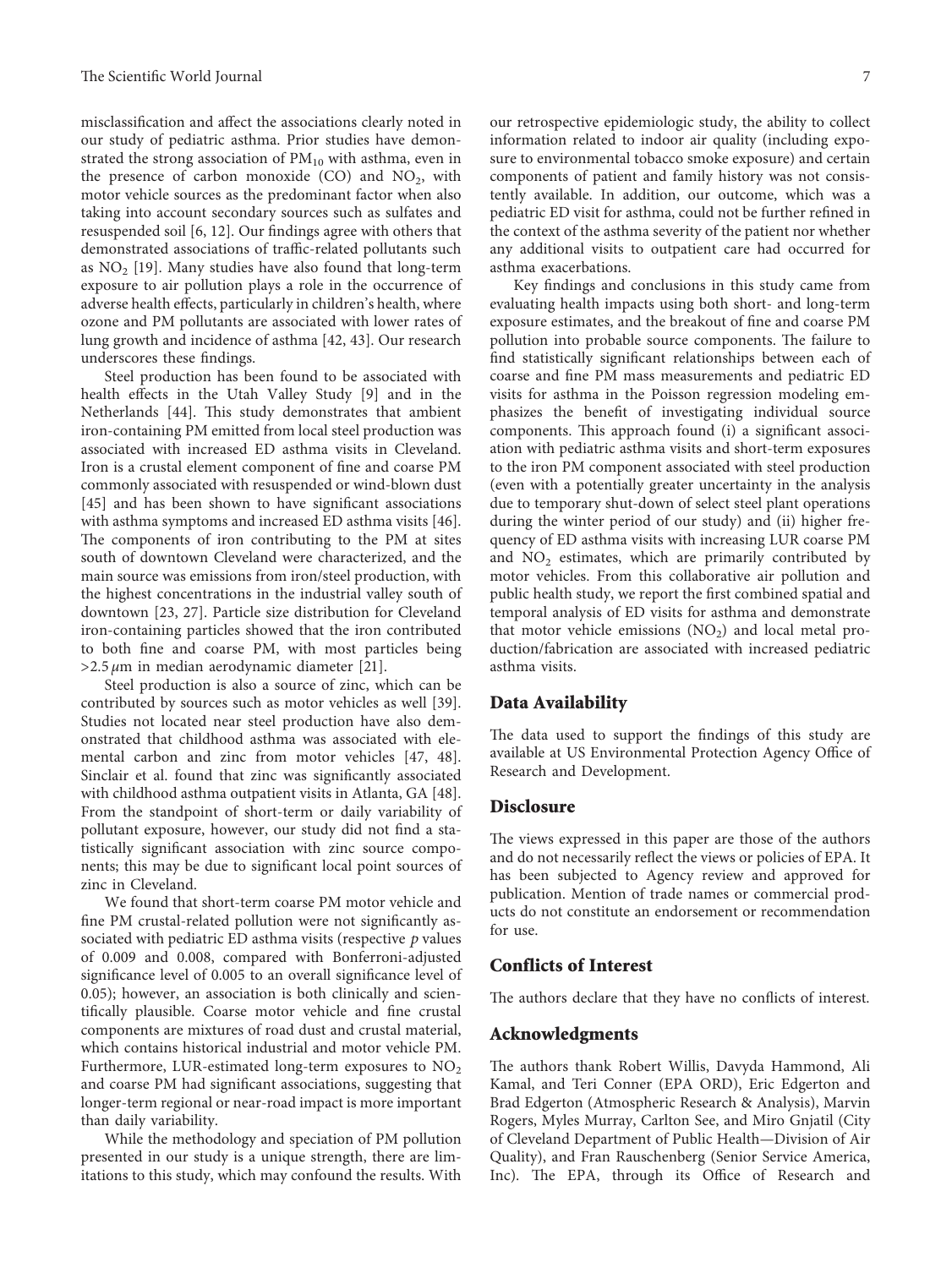<span id="page-9-0"></span>Development, funded and participated in this research. The LUR estimates were developed by Alion Science and Technology Inc. (EPA contract EP-D-05-065) and the health data collection and analysis were conducted under EPA contract EP09D000599 to Metro Health System.

#### **References**

- [1] W. J. Gauderman, E. Avol, F. Gilliland et al., "The effect of air pollution on lung development from 10 to 18 years of age," *New England Journal of Medicine*, vol. 351, no. 11, pp. 1057–1067, 2004.
- [2] M. Jerrett, K. Shankardass, K. Berhane et al., "Traffic-related air pollution and asthma onset in children: a prospective cohort study with individual exposure measurement," *Environmental Health Perspectives*, vol. 116, no. 10, pp. 1433–1438, 2008.
- [3] S. B. Khatri, F. C. Holguin, P. B. Ryan, D. Mannino, S. C. Erzurum, and W. G. Teague, "Association of ambient ozone exposure with airway inflammation and allergy in adults with asthma," *Journal of Asthma*, vol. 46, no. 8, pp. 777–785, 2009.
- [4] S. B. Khatri, J. Peabody, L. Burwell, F. Harris, and L. S. Brown, "Systemic antioxidants and lung function in asthmatics during high ozone season: a closer look at albumin, glutathione, and associations with lung function," *Clinical and Translational Science*, vol. 7, no. 4, pp. 314–318, 2014.
- [5] EPA US, *The Integrated Science Assessment (ISA) for Particulate Matter*, U.S. Environmental Protection Agency, Research Triangle Park, NC, USA, 2019, [https://cfpub.epa.gov/](https://cfpub.epa.gov/ncea/isa/recordisplay.cfm?deid=347534) [ncea/isa/recordisplay.cfm?deid=347534](https://cfpub.epa.gov/ncea/isa/recordisplay.cfm?deid=347534)[https://www.epa.gov/](https://www.epa.gov/isa/integrated-science-assessment-isa-particulate-matter) [isa/integrated-science-assessment-isa-particulate-matter](https://www.epa.gov/isa/integrated-science-assessment-isa-particulate-matter).
- [6] Z. J. Andersen, P. Wahlin, O. Raaschou-Nielsen, T. Scheike, and S. Loft, "Ambient particle source apportionment and daily hospital admissions among children and elderly in Copenhagen," *Journal of Exposure Science & Environmental Epidemiology*, vol. 17, no. 7, pp. 625–636, 2007.
- [7] G. Norris, T. Larson, J. Koenig, C. Claiborn, L. Sheppard, and D. Finn, "Asthma aggravation, combustion, and stagnant air," *@orax*, vol. 55, no. 6, pp. 466–470, 2000.
- [8] G. A. Norris, M. S. Landis, and M. I. Gilmour, *Tracking Air Pollution Sources for Exposure, Health, Ecology, and Regulation*, Air and Waste Management Association. EM Magazine, Pittsburgh, PA, USA, 2009.
- [9] C. A. Pope, "3<sup>rd</sup> Respiratory disease associated with community air pollution and a steel mill, Utah Valley," *American Journal of Public Health*, vol. 79, no. 5, pp. 623–628, 1989.
- [10] Review HIP, *HEI's National Particle Component Toxicity (NPACT) Initiative. Executive Summary*, Health Effects Institute, Boston, MA, USA., 2013.
- [11] S. E. Sarnat, A. Winquist, J. J. Schauer, J. R. Turner, and J. A. Sarnat, "Fine particulate matter components and emergency department visits for cardiovascular and respiratory diseases in the St. Louis, Missouri-Illinois, metropolitan area," *Environmental Health Perspectives*, vol. 123, no. 5, pp. 437–444, 2015.
- [12] A. B. Schreuder, T. V. Larson, L. Sheppard, and C. S. Claiborn, "Ambient wood smoke and associated respiratory emergency department visits in Spokane, Washington," *International Journal of Occupational and Environmental Health*, vol. 12, no. 2, pp. 147–153, 2006.
- [13] L. W. Stanek, J. D. Sacks, S. J. Dutton, and J.-J. B. Dubois, "Attributing health effects to apportioned components and sources of particulate matter: an evaluation of collective

results," *Atmospheric Environment*, vol. 45, no. 32, pp. 5655–5663, 2011.

- [14] K. M. Mortimer, L. M. Neas, D. W. Dockery, S. Redline, and I. B. Tager, "The effect of air pollution on inner-city children with asthma," *European Respiratory Journal*, vol. 19, no. 4, pp. 699–705, 2002.
- [15] V. A. Southerland, S. C. Anenberg, M. Harris et al., "Assessing the distribution of air pollution health risks within cities: a neighborhood-scale analysis leveraging high-resolution data sets in the bay area, California," *Environmental Health Perspectives*, vol. 129, no. 3, Article ID 37006, 2021.
- [16] J. D. Spengler, B. G. Ferris, D. W. Dockery, and F. E. Speizer, "Sulfur dioxide and nitrogen dioxide levels inside and outside homes and the implications on health effects research," *Environmental Science & Technology*, vol. 13, no. 10, pp. 1276– 1280, 1979.
- [17] M. L. Bell and Committee HEIHR, *Assessment of the Health Impacts of Particulate Matter Characteristics*, Research Report, Health Effects Institute, Boston, MA, USA, 2012.
- [18] M. L. Bell, K. Ebisu, R. D. Peng, J. M. Samet, and F. Dominici, "Hospital admissions and chemical composition of fine particle air pollution," *American Journal of Respiratory and Critical Care Medicine*, vol. 179, no. 12, pp. 1115–1120, 2009.
- [19] N. A. H. Janssen, G. Hoek, M. Simic-Lawson et al., "Black carbon as an additional indicator of the adverse health effects of airborne particles compared with PM10and PM2.5," *Environmental Health Perspectives*, vol. 119, no. 12, pp. 1691– 1699, 2011.
- [20] M. A. Bravo, K. Ebisu, F. Dominici, Y. Wang, R. D. Peng, and M. L. Bell, "Airborne fine particles and risk of hospital admissions for understudied populations: effects by urbanicity and short-term cumulative exposures in 708 U.S. Counties," *Environmental Health Perspectives*, vol. 125, no. 4, pp. 594– 601, 2017.
- [21] A. P. Ault, T. M. Peters, E. J. Sawvel et al., "Single-particle SEM-EDX analysis of iron-containing coarse particulate matter in an urban environment: sources and distribution of iron within Cleveland, Ohio," *Environmental Science & Technology*, vol. 46, no. 8, pp. 4331–4339, 2012.
- [22] Y. H. Kim, Q. T. Krantz, J. McGee et al., "Chemical composition and source apportionment of size fractionated particulate matter in Cleveland, Ohio, USA," *Environmental Pollution*, vol. 218, pp. 1180–1190, 2016.
- [23] S. Mukerjee, R. D. Willis, J. T. Walker et al., "Seasonal effects in land use regression models for nitrogen dioxide, coarse particulate matter, and gaseous ammonia in Cleveland, Ohio," *Atmospheric Pollution Research*, vol. 3, no. 3, pp. 352–361, 2012.
- [24] A. N. Pasch, C. P. MacDonald, R. C. Gilliam, C. A. Knoderer, and P. T. Roberts, "Meteorological characteristics associated with PM2.5 air pollution in Cleveland, Ohio, during the 2009- 2010 Cleveland multiple air pollutants study," *Atmospheric Environment*, vol. 45, no. 39, pp. 7026–7035, 2011.
- [25] T. M. Peters, E. J. Sawvel, R. Willis, and G. S. West, "Performance of passive samplers analyzed by computer-controlled scanning electron microscopy to measure PM10-2.5," *Environmental Science & Technology*, vol. 50, no. 14, pp. 7581–7589, 2016.
- [26] I. R. Piletic, J. H. Offenberg, D. A. Olson et al., "Constraining carbonaceous aerosol sources in a receptor model by including 14C data with redox species, organic tracers, and elemental/organic carbon measurements," *Atmospheric Environment*, vol. 80, pp. 216–225, 2013.